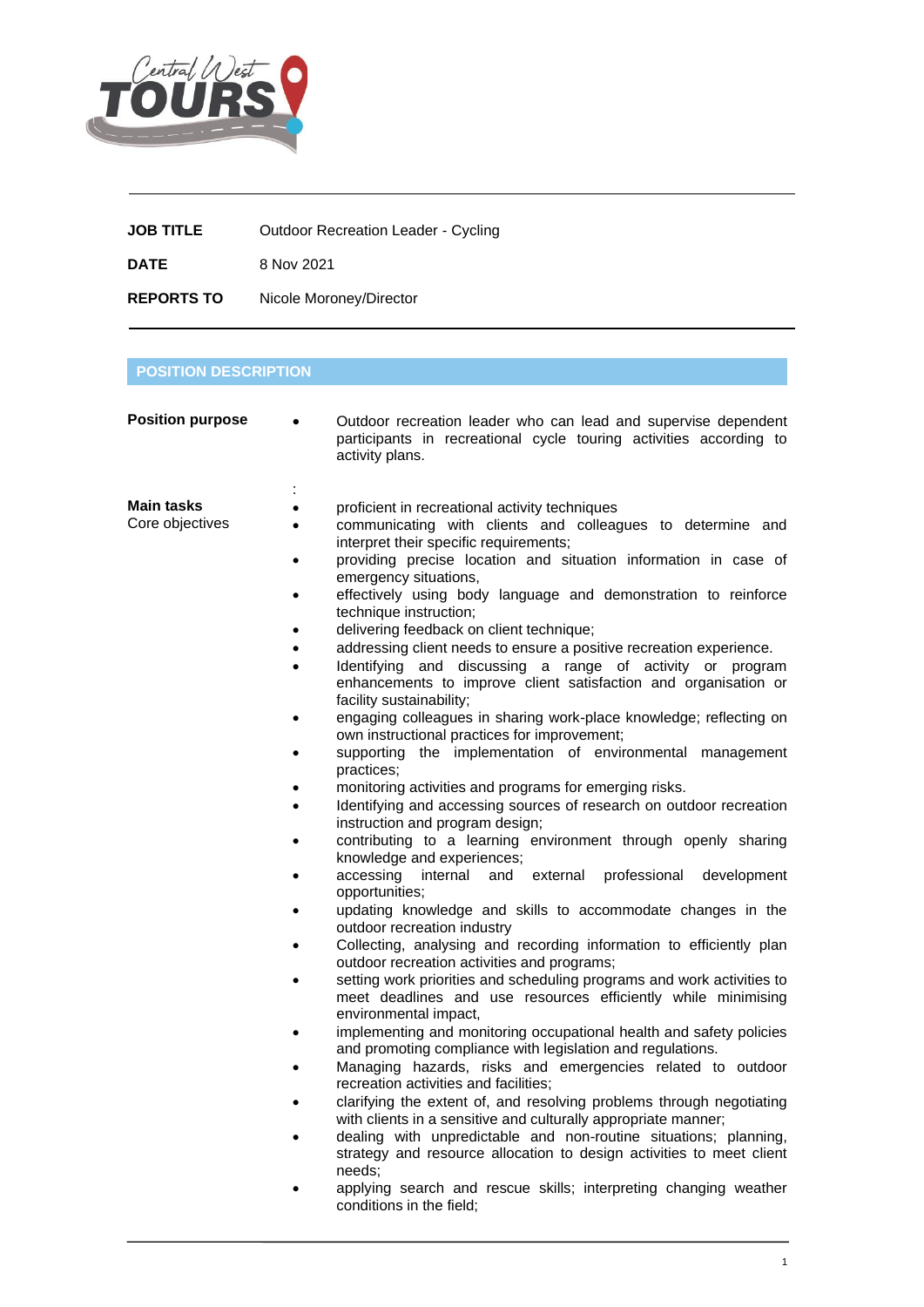- determining appropriate instructional strategies for skill transfer to clients.
- Understanding and complying with the legal and ethical responsibilities that apply to own role and operating within limits of authority;
- critically reviewing own strengths and weaknesses;
- actively seeking and reflecting on feedback on own performance;
- building industry networks to regularly update knowledge and skills.
- Providing leadership;
- monitoring group progress and providing encouragement where necessary;
- recognising and adapting appropriately to cultural and language differences;
- promoting compliance with legal obligations;
- acknowledging accountability to supervisors and working collaboratively with other outdoor recreation personnel and stakeholders.
- Understanding and utilising the operating capability of computer systems and software for outdoor recreation program planning and delivery;
- identifying new equipment that improves safety and enhances delivery of outdoor recreation activities;
- using information technology to assist in communication and support management and planning functions.

The above list is not exhaustive and the role may change to meet the overall objectives of the company

- **Other Duties** Maintain work health and safety
	- Operate communications systems and equipment
	- Minimise environmental impact
	- Support implementation of environmental management practices
	- Finalise operation of outdoor recreation activities
	- Plan outdoor activity sessions
	- Identify hazards, assess and control risks for outdoor recreation activities
	- Interpret weather and environmental conditions for outdoor recreation activities
	- Implement and monitor occupational health and safety policies
	- Promote compliance with laws and legal principles
	- Conduct search and rescue
	- Facilitate groups
	- Address client needs
	- Coordinate emergency responses
	- Maintain equipment for activities
	- Lead team effectiveness
	- Develop work priorities
	- Facilitate responsible behaviour
	- Respond to critical situations
	- Provide first aid
	- Carry out trip preparation and planning
	- Facilitate inclusion for people with a disability
	- Lead tour groups
	- Prepare specialised interpretive content on cultural and heritage environments
	- Set up, maintain and repair bicycles
	- Ride bicycles on roads, up to moderate terrain and heavy traffic
	- Lead cycling activities on roads, up to moderate terrain and heavy traffic
	- PlanRide off road bicycles on intermediate trails
	- Lead off road cycling activities on intermediate trails and navigate routes
	- Facilitate inclusion for people with a disability